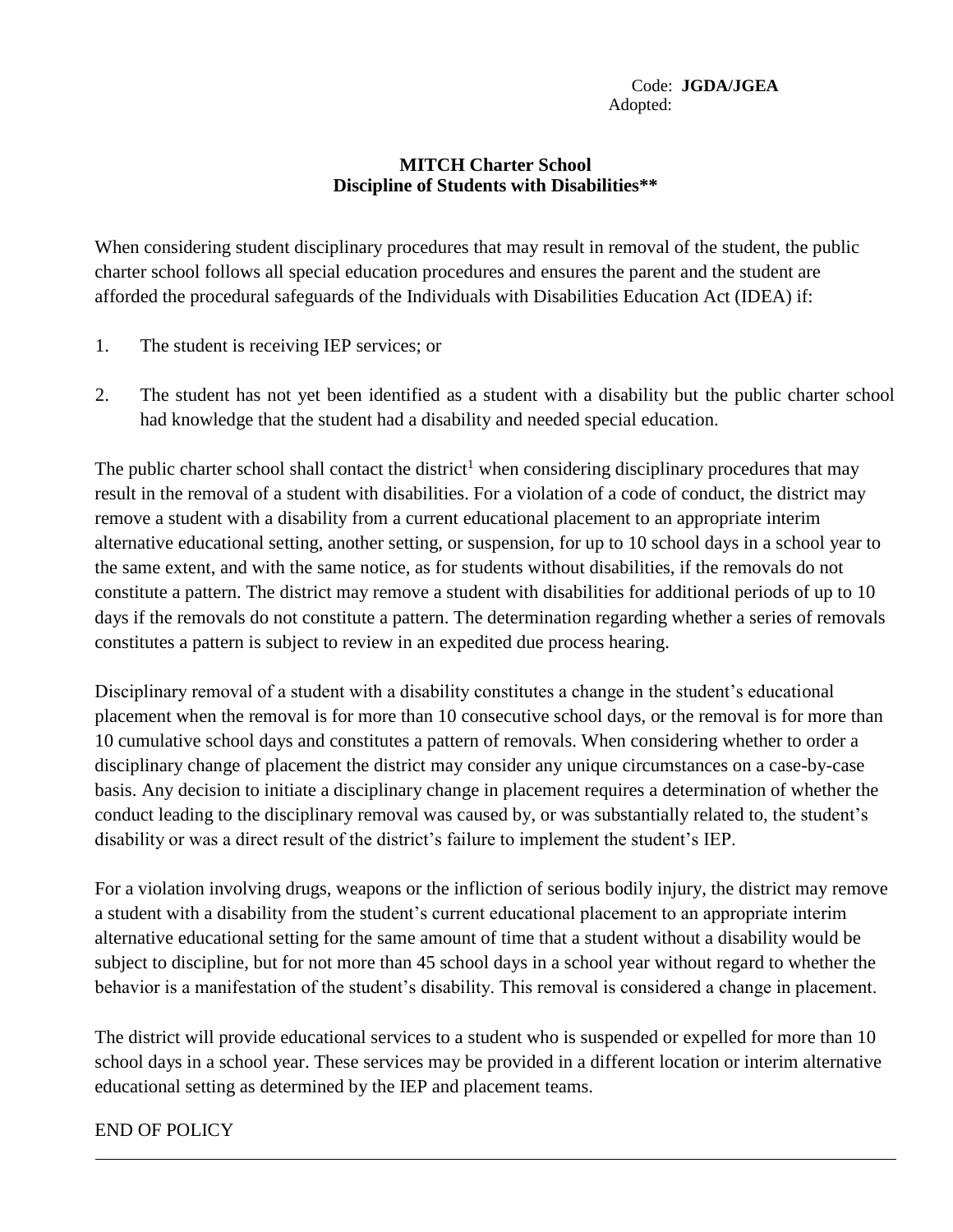<sup>1</sup>"District," for the purpose of this policy, means the district in which the public charter school is located.

Discipline of Students with Disabilities\*\* - JGDA/JGEA

1-2